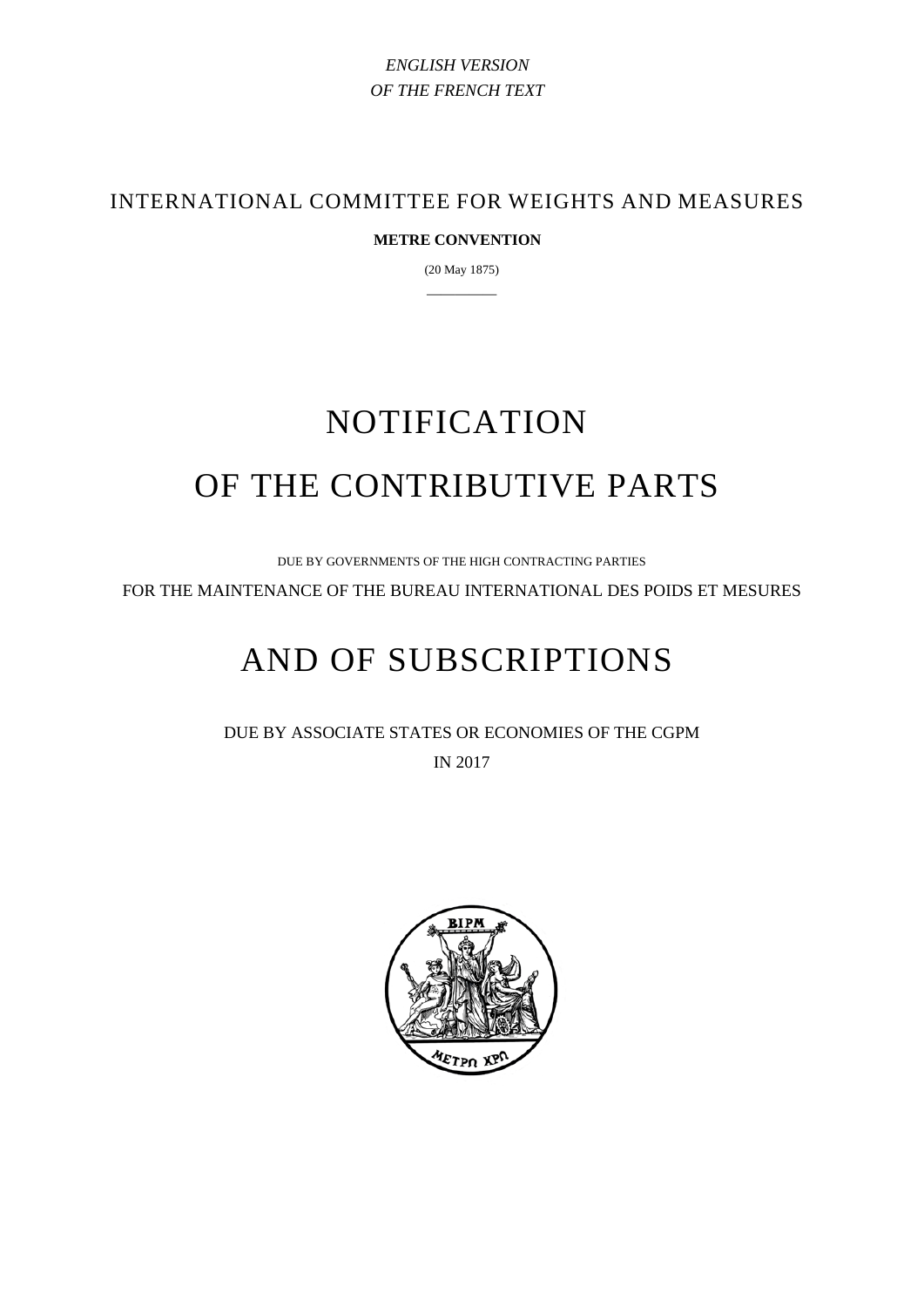#### **DOTATION OF THE BIPM**

At its 25th meeting (November 2014), the General Conference on Weights and Measures (CGPM) adopted Resolution 4 on the annual dotation of the International Bureau of Weights and Measures (BIPM) for the years 2016 to 2019, which sets it as follows:

> 2016: 11 980 000 Euros 2017: 11 980 000 Euros 2018: 11 980 000 Euros 2019: 11 980 000 Euros.

#### **CONTRIBUTIVE PARTS IN 2017**

The bureau of the International Committee for Weights and Measures (CIPM) has the honour to send Member States the Table of the Contributive Parts for 2017 (as given on the following page).

The repartition of the dotation for 2017 is based on the Scale of Assessments for the apportionment of the expenses adopted by the United Nations (UN) General Assembly in December 2015 for the years 2016 to 2018.

The repartition of the dotation for 2016, established in 2015 on the basis of the Scale of Assessments for the apportionment of the expenses adopted by the UN General Assembly in December 2012 for the years 2013 to 2015, has been recalculated on the basis of the Scale of Assessments applicable from 2016 and adopted by the UN General Assembly in December 2015. The resulting correction of the contributive parts for the year 2016 is taken into account in the present Notification.

Those Member States marked with an asterisk in the Table of the repartition of the dotation pay the maximum or minimum contribution. Except for these States, the repartition percentage is calculated by multiplying the UN scale by 1.178.

The contribution from the Bolivarian Republic of Venezuela is divided amongst Member States.

#### **PAYMENT TERMS**

The CIPM bureau recalls that, according to Article 10 of the Metre Convention, the contributive parts shall be paid *at the beginning of each year*. Drawn up in Euros, they are payable in Euros, or in any other currency convertible to Euros. Payment should be net of charge for the BIPM.

Payment of the contributions can be made:

- **by bank transfer** to the BIPM bank account **at HSBC**, 103 avenue des Champs Elysées F-75419 PARIS CEDEX 08:

| Bank code: 30056        | Branch code: 00006 | Account number: 0006 370 0020           | RIB key: 20 |  |  |  |  |
|-------------------------|--------------------|-----------------------------------------|-------------|--|--|--|--|
| SWIFT code: CCF RF RPP_ |                    | IBAN: FR76 3005 6000 0600 0637 0002 020 |             |  |  |  |  |

- **by cheque** payable to the Bureau international des poids et mesures,

To request an invoice, please contact the BIPM Director (martin.milton@bipm.org).

For the International Committee for Weights and Measures:

*The Secretary*, *The President,*  J.MCLAREN. B. INGLIS Ottawa, Canada, 8 December 2016 Lane Cove, NSW, Australia, 8 December 2016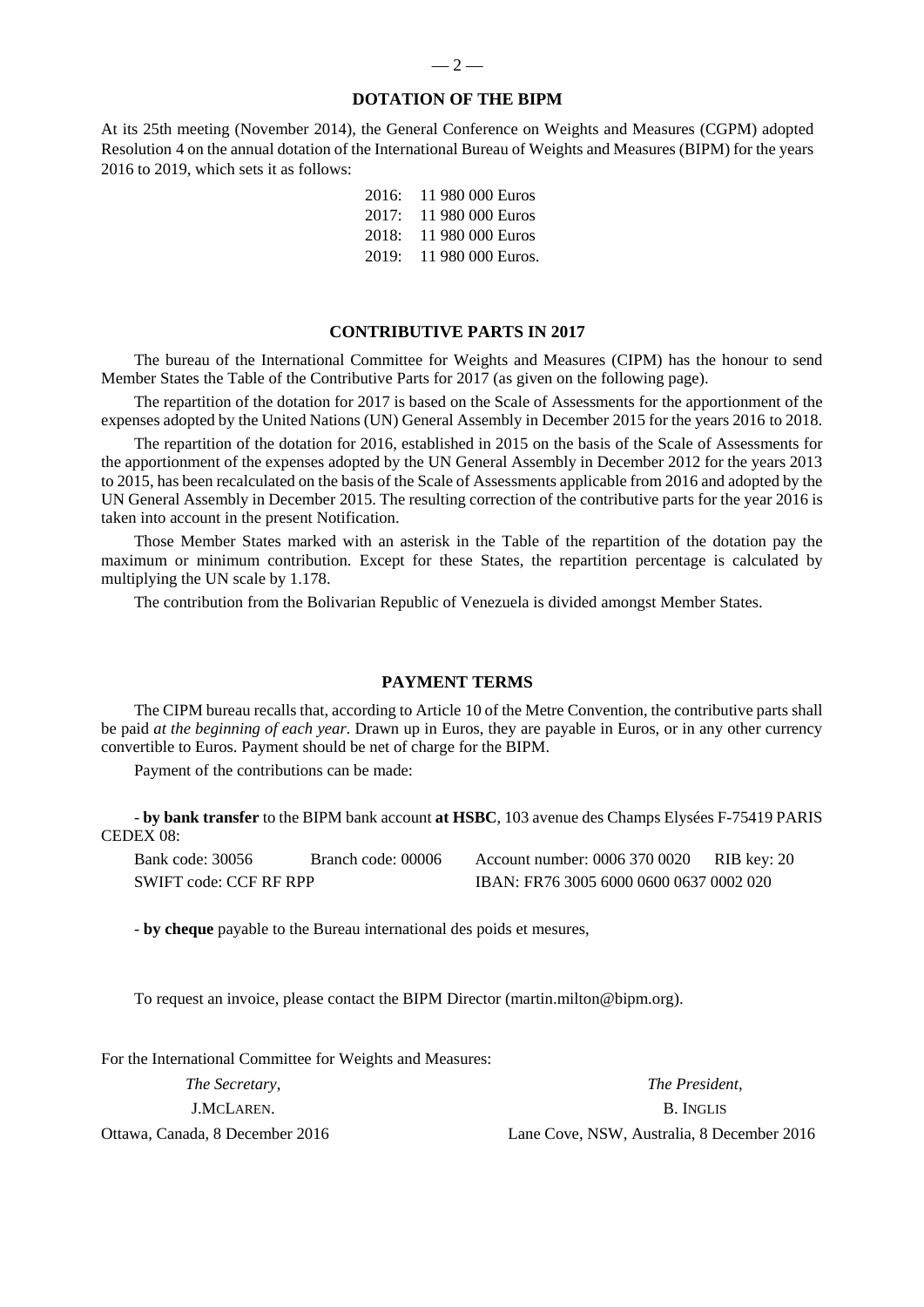### **TABLE OF DISTRIBUTION OF THE DOTATION FOR 2017**

| <b>Member States</b>                                                                       | UN scale for<br>2016-2018 | Contribution for<br>2016 on scale<br>for 2013-2015 | Contribution for<br>2016, 2017 and<br>2018 on scale<br>for 2016-2018 | Difference          | Amount for<br>2017<br>before<br>re-distribution | Redistribution<br>of the<br>Bolivarian<br>republic of<br>Venezuala | Net<br>contribution for<br>2017 |
|--------------------------------------------------------------------------------------------|---------------------------|----------------------------------------------------|----------------------------------------------------------------------|---------------------|-------------------------------------------------|--------------------------------------------------------------------|---------------------------------|
|                                                                                            |                           | A                                                  | В                                                                    | $C = B - A$         | $D=B+C$                                         | Е                                                                  | $F=D+E$                         |
|                                                                                            | 0.364                     | 56 306                                             | 56 30 6                                                              | $\mathbf{0}$        | 56 306                                          | 381                                                                | 56 687                          |
|                                                                                            | 6.389                     | 1 0 1 9 2 7 0                                      | 901 925                                                              | $-117344$           | 784 581                                         | 6 1 1 0                                                            | 790 690                         |
|                                                                                            | 1.146                     | 123 323                                            | 161 779                                                              | 38 456              | 200 235                                         | 1 0 9 6                                                            | 201 331                         |
|                                                                                            | 0.892<br>2.337            | 61 661<br>296 032                                  | 125 922<br>329 911                                                   | 64 261<br>33 879    | 190 183<br>363 789                              | 853<br>2 2 3 5                                                     | 191 036<br>366 024              |
|                                                                                            | 0.720                     | 113 902                                            | 101 641                                                              | $-12261$            | 89 380                                          | 689                                                                | 90 069                          |
|                                                                                            | 0.885                     | 142 449                                            | 124 934                                                              | $-17515$            | 107 419                                         | 846                                                                | 108 265                         |
|                                                                                            | 3.823                     | 418784                                             | 539 687                                                              | 120 903             | 660 590                                         | 3656                                                               | 664 246                         |
|                                                                                            | 0.045                     | 56 306                                             | 56 30 6                                                              | $\mathbf{0}$        | 56 306                                          | 381                                                                | 56 687                          |
|                                                                                            | 2.921                     | 425 921                                            | 412 353                                                              | $-13568$            | 398 785                                         | 2 7 9 3                                                            | 401 579                         |
|                                                                                            | 0.399<br>7.921            | 56 30 6<br>734 799                                 | 56 326<br>1 1 1 8 1 9 5                                              | 20<br>383 396       | 56 346<br>1 501 591                             | 382<br>7 5 7 5                                                     | 56 728<br>1 509 166             |
|                                                                                            | 0.322                     | 56 306                                             | 56 306                                                               | $\mathbf{0}$        | 56 306                                          | 381                                                                | 56 687                          |
|                                                                                            | 0.099                     | 56 306                                             | 56 30 6                                                              |                     | 56 30 6                                         | 381                                                                | 56 687                          |
|                                                                                            | 0.584                     | 96 346                                             | 82 442                                                               | $-13904$            | 68 539                                          | 558                                                                | 69 097                          |
|                                                                                            | 0.152                     | 56 306                                             | 56 306                                                               |                     | 56 306                                          | 381                                                                | 56 687                          |
|                                                                                            | 2.443                     | 424 351                                            | 344 875                                                              | $-79476$            | 265 398                                         | 2 3 3 6                                                            | 267 734                         |
|                                                                                            | 22.000                    | 1 130 912                                          | 1 130 912                                                            | 0                   | 1 130 912                                       | 7661                                                               | 1 138 573                       |
|                                                                                            | 3.088                     | 347988<br>74 079                                   | 435 928<br>64 373                                                    | 87 941<br>$-9707$   | 523 869<br>54 666                               | 2953<br>436                                                        | 526 822<br>55 102               |
|                                                                                            | 0.456<br>4.859            | 798 316                                            | 685 937                                                              | $-112379$           | 573 559                                         | 4 647                                                              | 578 205                         |
|                                                                                            | 0.471                     | 91 065                                             | 66 490                                                               | $-24575$            | 41916                                           | 450                                                                | 42 366                          |
|                                                                                            | 0.161                     | 56 306                                             | 56 30 6                                                              | $\mathbf{0}$        | 56 306                                          | 381                                                                | 56 687                          |
|                                                                                            | 0.737                     | 95 061                                             | 104 041                                                              | 8980                | 113 021                                         | 705                                                                | 113 726                         |
|                                                                                            | 0.504                     | 56 306                                             | 71 149                                                               | 14 843              | 85 992                                          | 482                                                                | 86 474                          |
|                                                                                            | 0.129                     | 56 306                                             | 56 306                                                               | $\mathbf{0}$        | 56 306                                          | 381                                                                | 56 687                          |
|                                                                                            | 0.471<br>0.335            | 56 306<br>59 663                                   | 66 490<br>56 306                                                     | 10 184<br>$-3.357$  | 76 675<br>52 949                                | 450<br>381                                                         | 77 125<br>53 330                |
|                                                                                            | 0.430                     | 56 30 6                                            | 60 702                                                               | 4 3 9 6             | 65 099                                          | 411                                                                | 65 510                          |
|                                                                                            | 3.748                     | 634 885                                            | 529 099                                                              | $-105785$           | 423 314                                         | 3 5 8 4                                                            | 426 898                         |
|                                                                                            | 9.680                     | 1 130 912                                          | 1 130 912                                                            | $\mathbf{0}$        | 1 130 912                                       | 7661                                                               | 1 138 573                       |
|                                                                                            | 0.191                     | 56 306                                             | 56 30 6                                                              | $\Omega$            | 56 306                                          | 381                                                                | 56 687                          |
|                                                                                            | 0.018                     | 56 306                                             | 56 30 6                                                              | $\Omega$            | 56 306                                          | 381                                                                | 56 687                          |
|                                                                                            | 0.322                     | 56 306                                             | 56 306                                                               | $\Omega$            | 56 306                                          | 381                                                                | 56 687                          |
|                                                                                            | 1.435<br>0.849            | 262 918<br>121 467                                 | 202 577<br>119852                                                    | $-60341$<br>$-1615$ | 142 236<br>118 237                              | 1 3 7 2<br>812                                                     | 143 608<br>119 049              |
|                                                                                            | 0.268                     | 56 306                                             | 56 306                                                               | $\mathbf{0}$        | 56 306                                          | 381                                                                | 56 687                          |
| Pakistan *                                                                                 | 0.093                     | 56 306                                             | 56 306                                                               | $\Omega$            | 56 306                                          | 381                                                                | 56 687                          |
|                                                                                            | 1.482                     | 236 083                                            | 209 212                                                              | $-26872$            | 182 340                                         | 1417                                                               | 183 757                         |
|                                                                                            | 0.841                     | 131 459                                            | 118723                                                               | $-12736$            | 105 987                                         | 804                                                                | 106 791                         |
|                                                                                            | 0.392                     | 67 656                                             | 56 30 6                                                              | $-11350$            | 44 956                                          | 381                                                                | 45 337                          |
|                                                                                            | 2.039                     | 284 613                                            | 287 842                                                              | 3 2 2 9             | 291 072                                         | 1950                                                               | 293 021                         |
|                                                                                            | 0.344<br>0.184            | 56 306<br>56 30 6                                  | 56 30 6<br>56 30 6                                                   |                     | 56 306<br>56 30 6                               | 381<br>381                                                         | 56 687<br>56 687                |
| United Kingdom of Great Britain and Northern Ireland                                       | 4.463                     | 739 224                                            | 630 035                                                              | $-109$ 189          | 520 846                                         | 4 2 6 8                                                            | 525 114                         |
|                                                                                            | 0.032                     | 56 306                                             | 56 30 6                                                              |                     | 56 306                                          | 381                                                                | 56 687                          |
|                                                                                            | 0.447                     | 56 306                                             | 63 102                                                               | 6796                | 69 899                                          | 427                                                                | 70 326                          |
|                                                                                            | 0.160                     | 56 306                                             | 56 306                                                               |                     | 56 306                                          | 381                                                                | 56 687                          |
|                                                                                            | 0.956                     | 137 025                                            | 134 957                                                              | $-2068$             | 132 889                                         | 914                                                                | 133 803                         |
|                                                                                            | 1.140<br>0.291            | 149 443<br>56 306                                  | 160 932<br>56 306                                                    | 11 489              | 172 421<br>56 306                               | 1 0 9 0<br>381                                                     | 173 511<br>56 687               |
|                                                                                            | 0.028                     | 56 306                                             | 56 30 6                                                              |                     | 56 306                                          | 381                                                                | 56 687                          |
|                                                                                            | 1.018                     | 189 552                                            | 143 709                                                              | $-45842$            | 97 867                                          | 973                                                                | 98 841                          |
|                                                                                            | 0.079                     | 56 30 6                                            | 56 30 6                                                              |                     | 56 306                                          | 381                                                                | 56 687                          |
|                                                                                            | 0.571                     | 89 495                                             | 80 607                                                               | $-8888$             | 71 720                                          |                                                                    |                                 |
|                                                                                            |                           | 11 980 000                                         | 11 980 000                                                           | $\mathbf{0}$        | 11 980 000                                      | 80 607                                                             | 11 988 887                      |
| States having acceded to the Metre Convention after the<br>25th meeting of the CGPM (2014) |                           |                                                    |                                                                      |                     |                                                 |                                                                    |                                 |
|                                                                                            | 0.072                     | 56 306                                             | 56 30 6                                                              |                     | 56 306                                          |                                                                    | 56 306                          |
|                                                                                            | 0.604                     | 84 927                                             | 85 26 6                                                              | 339                 | 85 604                                          |                                                                    | 85 604                          |
|                                                                                            | 0.084                     | 56 306                                             | 56 30 6                                                              | $\mathbf{0}$        | 56 306                                          |                                                                    | 56 306                          |
|                                                                                            |                           |                                                    | 12 177 878                                                           |                     | 12 178 216                                      |                                                                    | 12 187 104                      |
|                                                                                            |                           |                                                    |                                                                      |                     |                                                 |                                                                    |                                 |

\* Member State paying the maximum or minumum contribution